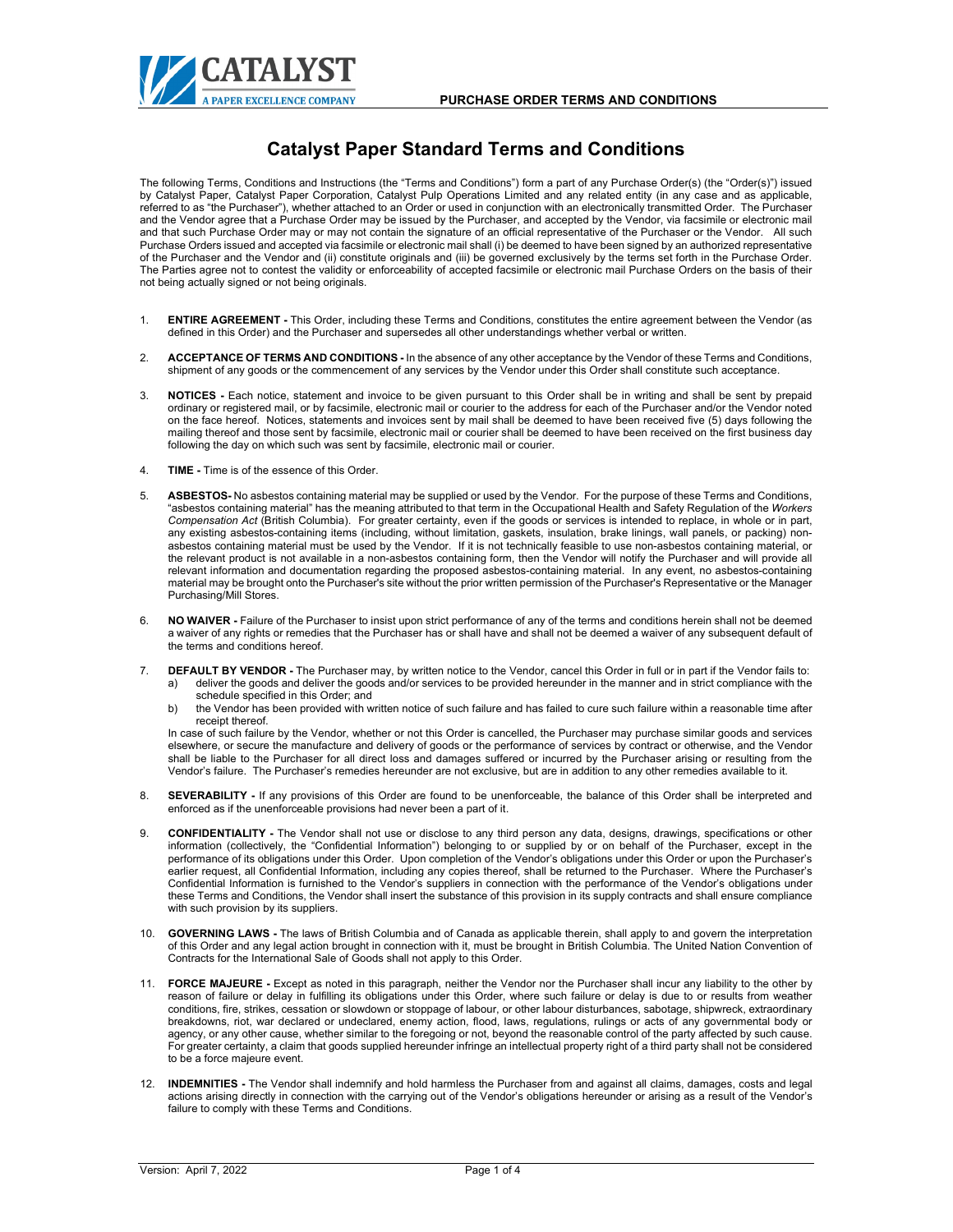CATALYST

- 13. **PATENTS -** The Vendor warrants and guarantees that all goods supplied under this Order do not infringe any valid patent copyright or trademark owned by any third party and undertakes to indemnify and hold harmless the Purchaser and its successors and assigns from all costs relating to any claim for such infringement. The Purchaser shall give the Vendor reasonable notice of any such claim, and the Vendor shall, at its own expense, undertake the legal expense of any such claim. The Purchaser shall provide, at the Vendor's expense, any assistance in defending any such claim or suit as the Vendor may reasonably require. In addition, immediately upon receiving notice from the Purchaser of an infringement claim, the Vendor shall, at no expense to the Purchaser:
	- a) procure for the Purchaser the right to continue using the goods on a permanent basis, without any restriction on the right of the Purchaser to use the goods for the purpose for which they were intended;
	- b) replace the goods with non-infringing goods satisfactory to the Purchaser; or
	- modify the goods in a manner satisfactory to the Purchaser so that they are non-infringing.

For greater certainty, the Vendor shall have no liability for any infringement or alleged infringement where the goods are provided based on designs provided by the Purchaser or where the infringement arises from the use of goods in combination with the Purchaser's own process or equipment not supplied by the Vendor.

14. **WARRANTIES -** The Vendor warrants that the goods and services supplied hereunder are of the kind and quality specified in this Order, free from fault in design, workmanship and material, are new and of good merchantable quality, and shall perform in accordance with the specifications and/or drawings contained in this Order.

No payment or acceptance by the Purchaser hereunder shall constitute a waiver with respect to any provisions of this Order, nor shall anything herein contained be construed to limit any warranties or conditions implied by law. All warranties shall continue in full force and effect notwithstanding any termination of this Order by the Purchaser and shall extend for a period of

- a) eighteen (18) months from the date of delivery of the goods; or
- b) twelve (12) months from the date of start-up of the goods or start-up of the equipment into which the goods are incorporated, whichever is earlier.
- The goods or services which are repaired, replaced or performed under the warranties herein, shall be warranted for a new period of a) eighteen (18) months from the date of completion of such repair, replacement or performance; or<br>b) twelve (12) months from the date of restart-up of the goods or restart-up of the equipment into wh
- b) twelve (12) months from the date of restart-up of the goods or restart-up of the equipment into which the goods are incorporated, whichever is earlier.
- 15. **SITE OBLIGATIONS**  The Vendor shall become familiar with and comply with the mill visitor induction and safety requirements and other matters, conditions, procedures and mill activities that may affect the delivery of goods or services hereunder. The Vendor recognizes that the Purchaser's mill operations must not be interrupted except as expressly agreed to in writing by the Purchaser. The Vendor shall give advance notice to the Purchaser prior to arrival at the Purchaser's mill sites.
- 16. **INFORMATION TECHNOLOGY** In performing the services and when on Site or at the Purchaser's head office, the Vendor shall at all times comply, and shall ensure that its employees, representatives and agents comply, with the Purchaser's policies, procedures and instructions relating to IT, cybersecurity, privacy and acceptable use, including, without limitation, with respect to access by the Vendor and its employees, representatives and agents to the Purchaser's Internet, servers or Wi-Fi using personal mobile devices or other electronic devices
- 17. **ENVIRONMENTAL** At the request of the Purchaser, the Vendor shall forward to the Purchaser all relevant information with respect to the environmental impact of any goods and services including without limitation any risks and hazards imposed by such goods and services.
- 18. **ENERGY REQUIREMENTS** The Vendor acknowledges the Purchaser's desire to maximize energy efficiency and agrees to take this into consideration in performing its obligations under this Agreement. The Vendor agrees to use commercially reasonable efforts to utilize the best energy practices and technologies relating to the Vendor's industry, to demonstrate energy conservation in its processes and to supply energy efficient equipment and services.
- 19. **PAYMENTS -** Unless otherwise specified, the price stated on the face of this Order represents the complete cost to the Purchaser at the point of delivery specified herein and includes every license fee, patent royalty, government and municipal tax, levy and charge of any description. Payments are to be in Canadian funds unless otherwise stated herein. Unless otherwise specified, payment will be made within forty-five (45) days from the date of receipt of invoice.
- 20. **CHANGES TO QUALITY, QUANTITY AND PRICE -** No change shall be made to the quality, quantity and other specifications of the goods or services to be supplied hereunder nor to the price or other charges set forth in this Order, including all taxes, without the Purchaser's express written authorization.
- 21. **TAXES**-Unless otherwise specifically provided for in this Order, the Vendor assumes exclusive liability for and shall pay before<br>delinquent, all sales, use, excise and other taxes, charges or contributions of any kin services supplied hereunder and the Vendor shall indemnify and save the Purchaser harmless from any liability and expenses incurred by reason of the Vendor's failure to pay such taxes, charges or contributions. Where the Purchaser has specified in this Order that federal goods and services tax (GST) shall be paid on the goods or services supplied hereunder, the Vendor shall include the Vendor's GST registration number on the invoice. If applicable, the Purchaser will specify in this Order if British Columbia Provincial Sales Tax (PST) shall be paid on goods or services supplied hereunder. If the goods or services supplied under this order are exempt of PST, the Purchaser will provide the Vendor with its PST registration number or PST exemption certificate, as applicable.

Notwithstanding the foregoing, if the Vendor is a non-resident of Canada then as required by and in accordance with the *Income Tax Act* (Canada) the Buyer shall retain and remit to the Canada Revenue Agency the prescribed amount of withholding tax from each payment owing to the Vendor on account of Services performed in Canada, unless the Vendor provides the Buyer with an appropriate certificate exempting the Buyer from remitting such tax. The Vendor shall be the party required to take the necessary administrative steps, if any, to recover the amount of such tax from the Canada Revenue Agency. If the Vendor is a non-resident of Canada, the Vendor shall ensure that its invoices clearly identify that portion of the amount owing that is in respect of any Services performed in Canada.

- 22. **SET-OFF -** The Purchaser shall be entitled at all times to set-off any account owing from the Vendor to the Purchaser or to any of its affiliated companies against any amount due or owing to the Vendor under this Order.
- 23. **LIENS -** The Vendor shall keep the Purchaser's premises free and clear of any and all liens and charges arising in connection with the performance of its obligations under this Order. In the event that any lien, charge, or other encumbrance is attached to the Purchaser's premises or to any goods supplied hereunder, the Purchaser may pay and discharge such lien, charge or encumbrance at the expense of the Vendor, and the cost of such discharge including legal fees, are to be borne by the Vendor.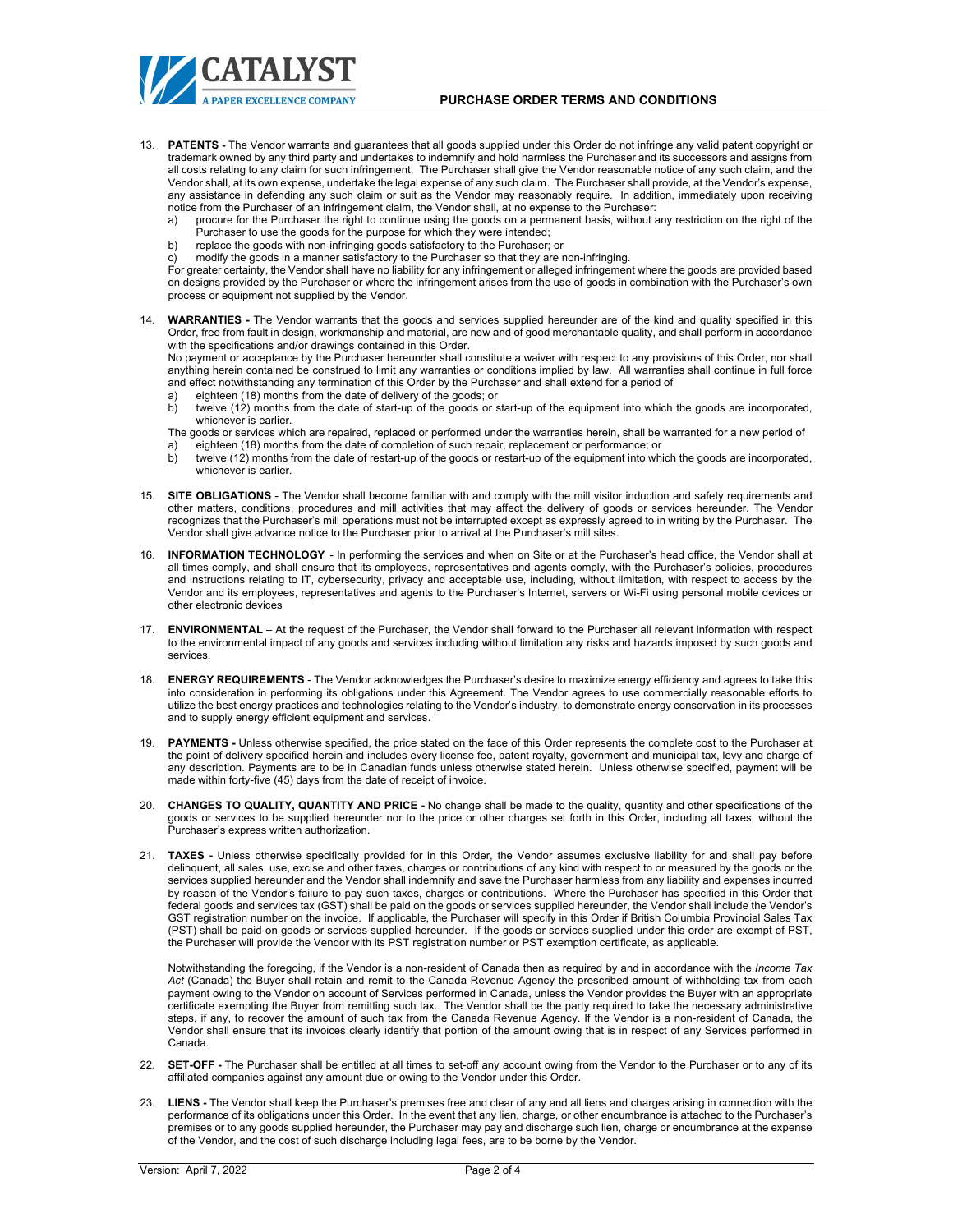## 24. **DELIVERY -** Delivery shall be completed upon:

- a) arrival of the goods as specified in this Order;
- b) acceptance by the Purchaser pursuant to paragrap[h 26](#page-2-0) hereof; and
- delivery to the Purchaser of a bill of lading or invoice with respect to the goods or services supplied hereunder.

Unless otherwise stipulated, all risk in the goods shall remain with the Vendor until delivery is so completed. Should the Vendor not be able to meet the specified delivery dates for reasons beyond its control it shall notify the Purchaser, in writing, immediately upon becoming aware of such inability. The Purchaser, at its discretion, may grant an extension of the delivery dates or cancel this Order without penalty.

- 25. **TAGGING AND SHIPPING -** The Vendor shall place or affix the number of this Order on all invoices, packing slips, packages, containers and correspondence referencing this Order.
	- a) The original bill of lading must be attached to the invoices of the Vendor.<br>b) When freight or express charges are prepaid for the account of the Purc
	- b) When freight or express charges are prepaid for the account of the Purchaser, the invoice must be accompanied by a receipted freight or express bill bearing the number of this Order.
	- c) If partial shipments are made, a separate invoice must be rendered for each shipment.<br>d) All invoices sent pursuant to this Order shall be sent to the attention of "Accounts Paya
	- d) All invoices sent pursuant to this Order shall be sent to the attention of "Accounts Payable".
	- e) Damages to any goods resulting from improper packing will be charged to the Vendor's account.
	- Whenever possible, the Vendor shall pack goods supplied hereunder using as little plastic material, including but not limited to, wrap and packing, as possible. No charges will be allowed for packing or crating unless otherwise agreed on the face of this Order.
	- g) The Vendor shall be solely responsible for the shipment and delivery of "dangerous goods", as defined under the *Transportation of Dangerous Goods Act*, to the destination specified on the face hereof and the Vendor shall indemnify and save the Purchaser<br>harmless from any losses, claims, suits or demands arising from the shipment of such goods to
	- h) All invoices provided hereunder shall be sent to the attention of Accounts Payable at the address shown on the face of this Order. In the event that partial shipments are made under this Order, the Vendor shall provide a separate invoice for each shipment.
- <span id="page-2-0"></span>26. **INSPECTION AND ACCEPTANCE -** Notwithstanding any prior payment, all goods and services supplied under this Order are subject to inspection and acceptance by the Purchaser within a reasonable time after receipt thereof. The Purchaser will notify the Vendor in writing of its rejection of any goods, which are not in accordance with the description, or specifications stipulated in this Order, and such goods may be held, subject to the disposition of the Vendor at the Vendor's risk and expense. The Purchaser reserves the right to retain any portions or all of a shipment not strictly in accordance with the specifications set out in this Order and in such case will pay a mutually agreed upon price therefore, which retention shall not preclude the Purchaser from rejecting the remainder of the shipment or any part thereof. The Purchaser reserves the right prior to delivery or during the manufacture thereof, to inspect the goods specified on this Order at the place where such goods are being stored or manufactured, provided always that such inspection shall be during the usual business hours of the Vendor.
- 27. **CANCELLATION BY PURCHASER -** The Purchaser shall be entitled to cancel this Order at any time by giving the Vendor written notice, and upon receipt of such written notice the Vendor shall cease performance under this Order and the Purchaser shall pay to the Vendor as its sole and exclusive remedy the total of:
	- a) costs for materials and labour which the Vendor has actually expended or is irrevocably committed to pay; and
	- b) actual direct costs reasonably incurred by the Vendor in stopping its performance under this Order; and
	- c) profit of one percent (1%) on items (a) and (b) above; and
	- d) less progress payments already made;

on receipt and approval of the Vendor's fully substantiated claim, provided however, if the total of the aforesaid progress payments exceeds the amounts claimed, the Vendor will forthwith return the excess to the Purchaser.

All warranties contained in this Order with respect to components of equipment which have been fabricated and delivered to the Purchaser, or are to be delivered, shall survive the cancellation of this Order. All other warranties shall become void upon cancellation of this Order.

- 28. **INSURANCE -** Until completion of delivery to the Purchaser, the Vendor shall insure goods delivered hereunder against risk of loss or damage. The amount of insurance must be sufficient at all times to reimburse the Vendor for the cost of replacing or repairing the goods and the Vendor shall, at the request of the Purchaser, provide evidence satisfactory to the Purchaser of such insurance coverage.
- 29. **OVERAGES -** Upon the Vendor's request, any over shipment of goods provided hereunder shall be returned to the Vendor at the Vendor's cost and, if the Purchaser has incurred any costs in respect of such return of over shipped goods, the Vendor shall immediately reimburse the Purchaser for any and all such costs incurred as a result.
- 30. **CERTIFICATE OF ORIGIN -** The Vendor shall at its own expense, prepare and issue to the Purchaser, Certificate(s) of Origin and Affidavits of Manufacture for goods sold pursuant to the North American Free Trade Agreement (NAFTA) and shall provide copies of the issued Certificate of Origin to the customs administration of each of the Vendor's and the Purchaser's home country upon request as well as provide all information requested by either customs administration in respect to the issued Certificate(s) of Origin. The Vendor shall maintain records in respect of the Certificate of Origin for five years or such longer period as may be required by law. The Vendor shall notify the Purchaser of any change, which may affect the accuracy, or validity of a Certificate of Origin issued to the Purchaser and shall otherwise comply with the Vendor's obligations under NAFTA.
- 31. **WHMIS -** The supply of any and all hazardous goods to the Purchaser must conform to WHMIS legislation. Goods must be properly labelled and accompanied by Material Safety Data Sheets.
- 32. **ELECTRICAL APPROVAL -** All electrical equipment must be CSA (Canadian Standards Association) approved and bear the appropriate approval seal.
- 33. **ASSIGNMENT AND SUBCONTRACTORS -** The Vendor shall not assign or sub-contract the whole or any part of its obligations arising out of this Order without prior written consent of the Purchaser; provided, however, the Vendor shall have the right to sub-contract the supply of any part of the goods and services supplied pursuant to this Order. A sub-contract shall not operate to relieve the Vendor of any obligations or liability hereunder.
- 34. **INDEPENDENT CONTRACTOR -** It is mutually agreed and understood by the parties hereto that the Vendor is an independent contractor and nothing contained in this Order or otherwise nor any past relationships or course of dealings between the parties shall be construed as establishing a relationship of principal and agent, master and servant, or employer and employee.